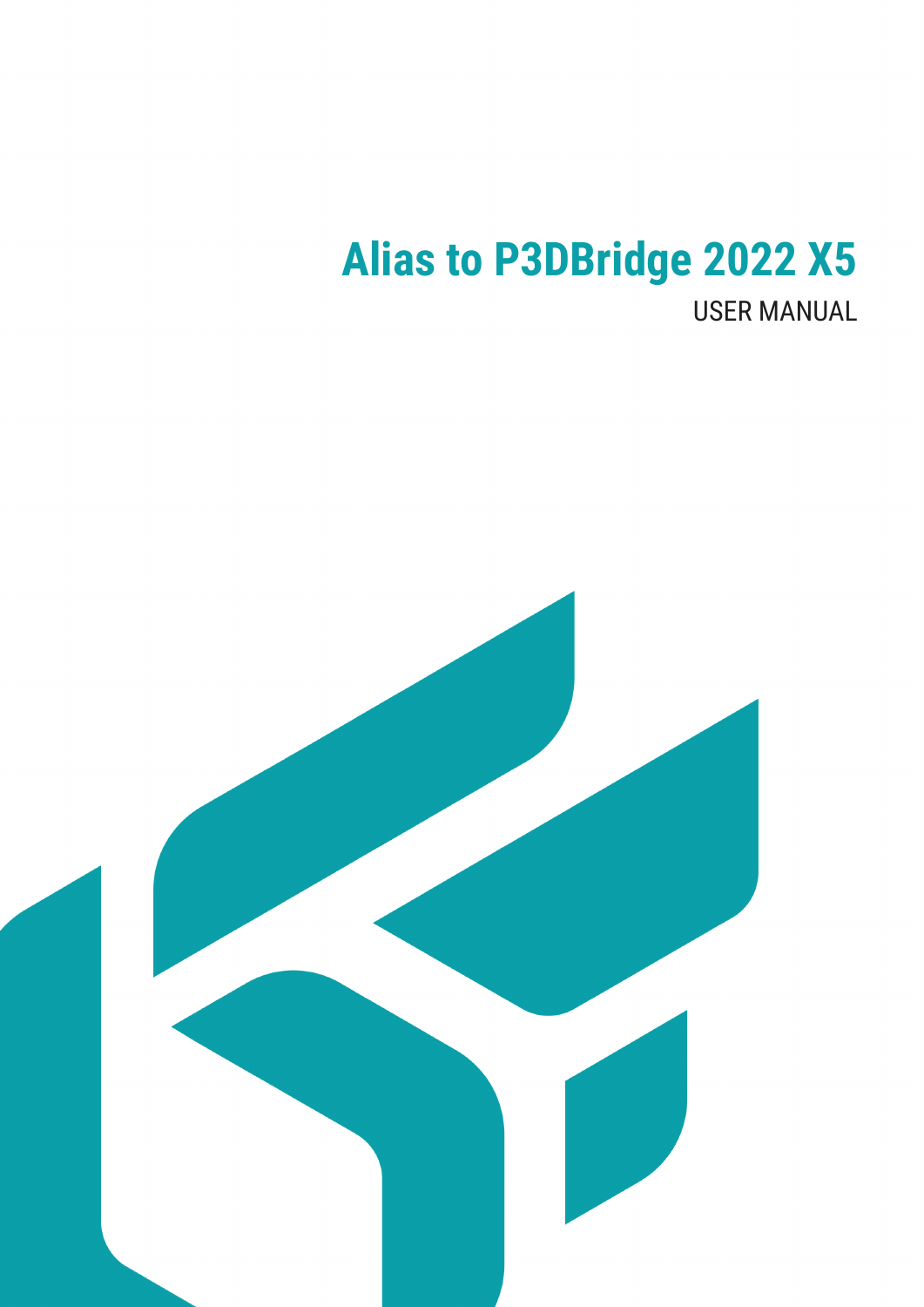# **TABLE OF CONTENTS**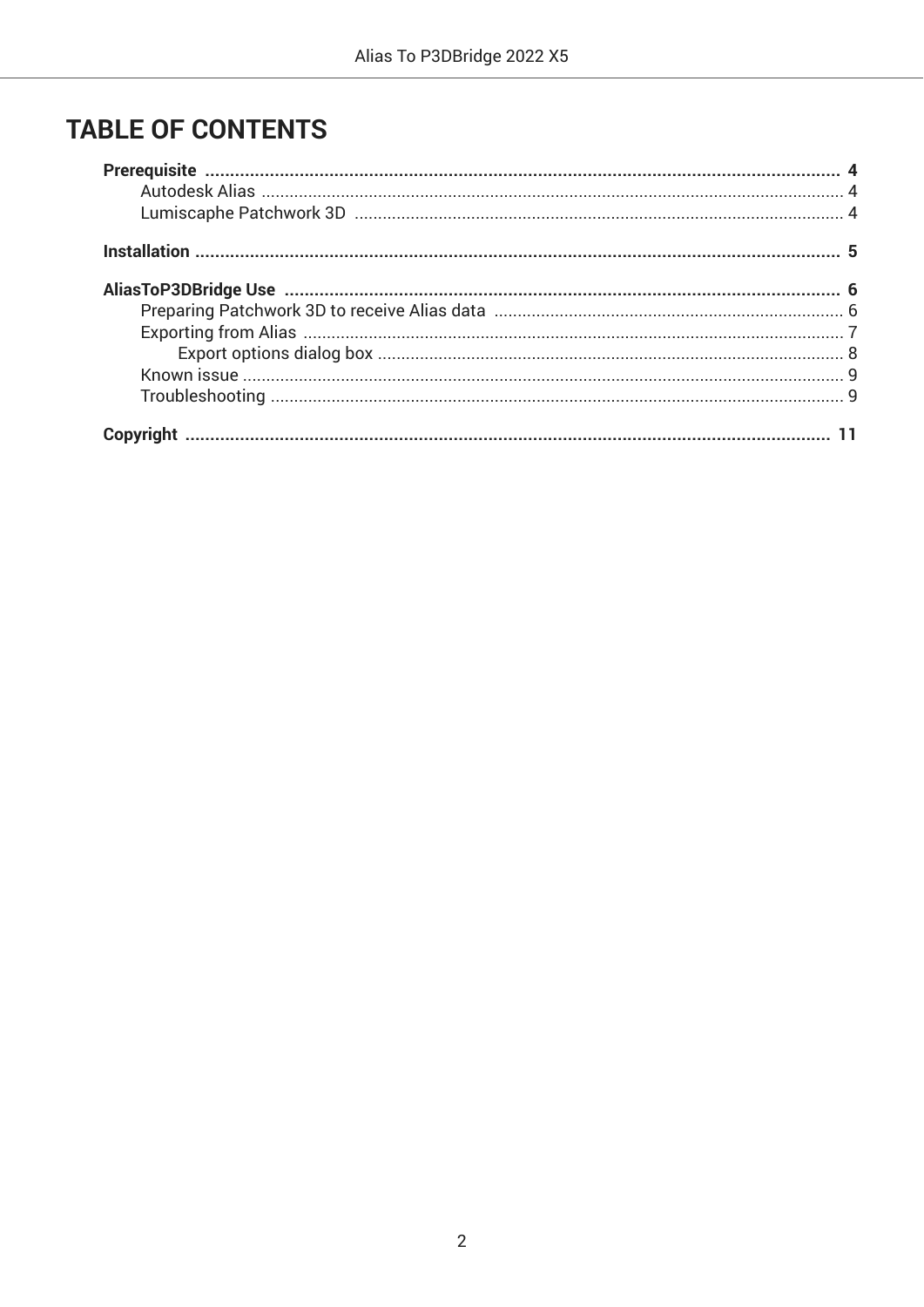Version: 20220504.1108

© Lumiscaphe SA, 2001-2022

Headquarters:

Espace France 4 voie Romaine 33610 Canéjan France

Documentation lead: P. Peyrevidal

Reproduction, extraction, presentation, alteration, modification, or use, whether in whole or in part, of this documentation or of any of its elements whatsoever, by whatever means or for whatever purpose, and more generally any act that has not been explicitly authorized by Lumiscaphe are strictly forbidden and subject to prosecution.

Trademarks, brands, brand names, service marks, logos, and other distinctive symbols displayed in this documentation are property of their respective owners and are protected by French and European legislation, as well as by other applicable legislation. All unauthorized use or reproduction is strictly prohibited.

This documentation is provided with the software Alias to P3DBridge. It does not, however, constitute a contractual agreement with regard to the features and functionality of the software.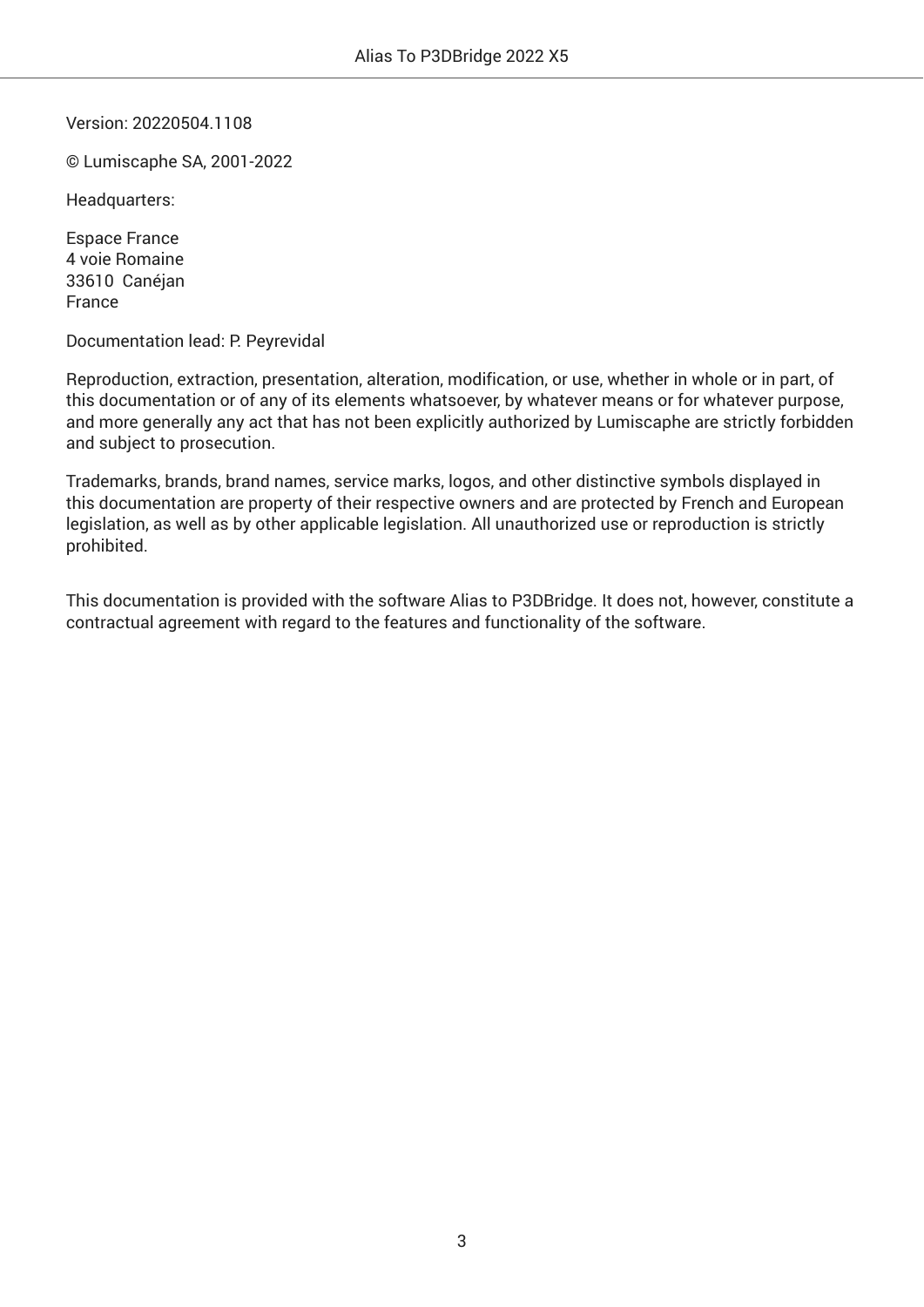# <span id="page-3-0"></span>**PREREQUISITE**

### **Autodesk Alias**

The plugin has been developed and tested with Alias Concept 2022. Other versions of Alias may work but there is no guarantee.

### **Lumiscaphe Patchwork 3D**

The plugin is compatible with any Patchwork 3D Enterprise version starting from 2022 X5 release 1.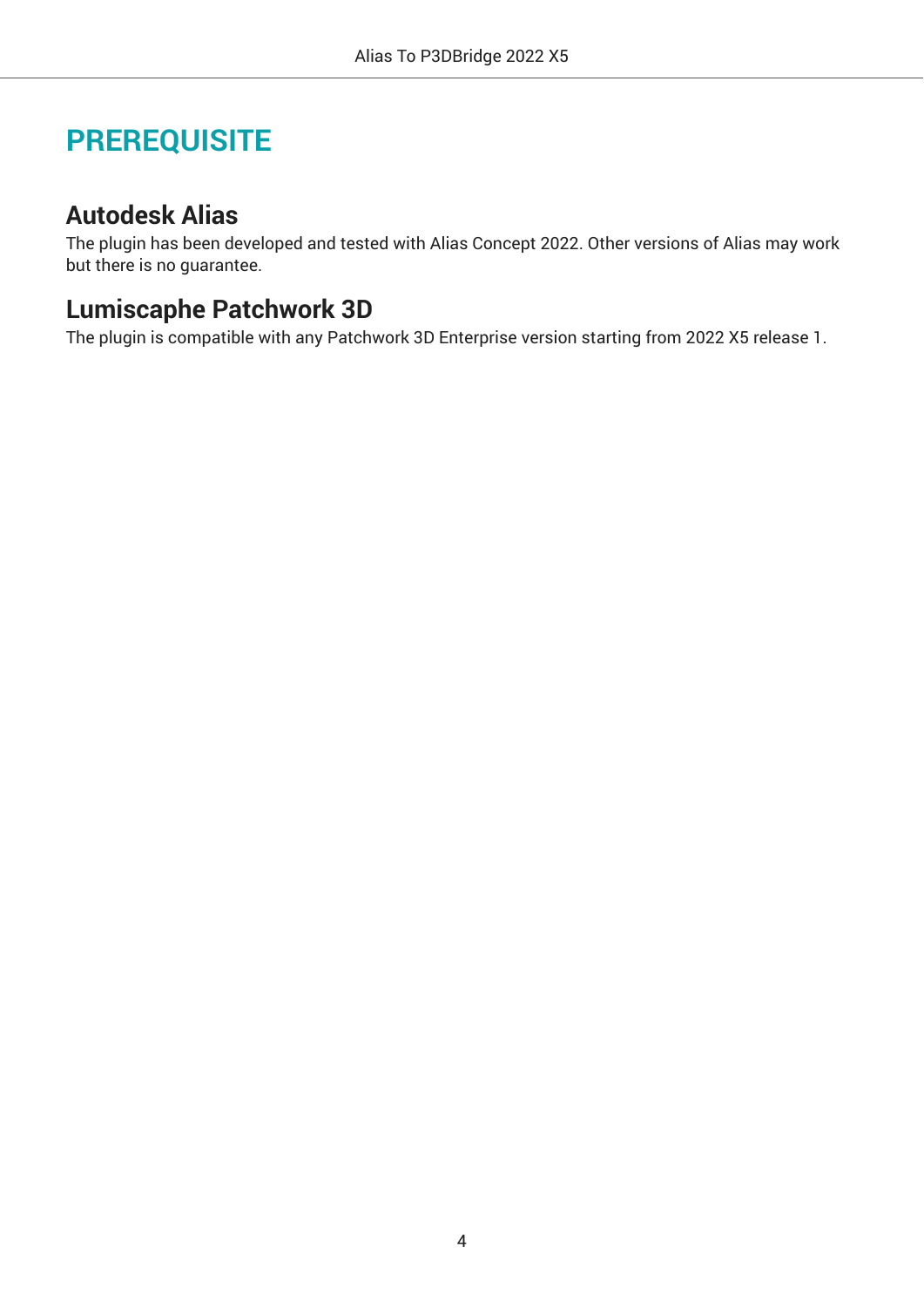# <span id="page-4-0"></span>**INSTALLATION**

- 1. Install a compatible Patchwork 3D Enterprise version.
- 2. Then, install the plugin using the .msi file (AliasToP3DBridge 2022 release 1 x64 setup.msi). Please note that the plugin is installed on a per-user basis. Each Windows user will need to install it to use it.
- 3. In Alias, open the Plug-in Manager in *Utilities* > *Plug-in Manager…*

| Preferences     | Utilities   Help |  |  |
|-----------------|------------------|--|--|
| dd ] [Right Unp | Plug-in Manager  |  |  |

In the *Plug-in Manager*, check *Load* next to *AliasToP3DBridge* to load the plugin for the current session. Check *Auto Load* to load it for each session.

| 国国<br>D<br>Plug-in Manager |          |      |  |  |  |
|----------------------------|----------|------|--|--|--|
| Plug-in                    | Load     | Auto |  |  |  |
| Name                       | Unload   | Load |  |  |  |
| exportCurveCoordinates     |          |      |  |  |  |
| exportMTL                  |          |      |  |  |  |
| packReference              |          |      |  |  |  |
| pick                       |          |      |  |  |  |
| saveLayers                 |          |      |  |  |  |
| Miscellaneous              |          |      |  |  |  |
| blindData                  |          |      |  |  |  |
| prtNodeInfo                |          |      |  |  |  |
| Autodesk Exchange Apps     |          |      |  |  |  |
| AliasToP3DBridge           |          |      |  |  |  |
| Gifts                      |          |      |  |  |  |
| sunShine                   |          |      |  |  |  |
| Plug-in                    | List     |      |  |  |  |
| browse                     | list all |      |  |  |  |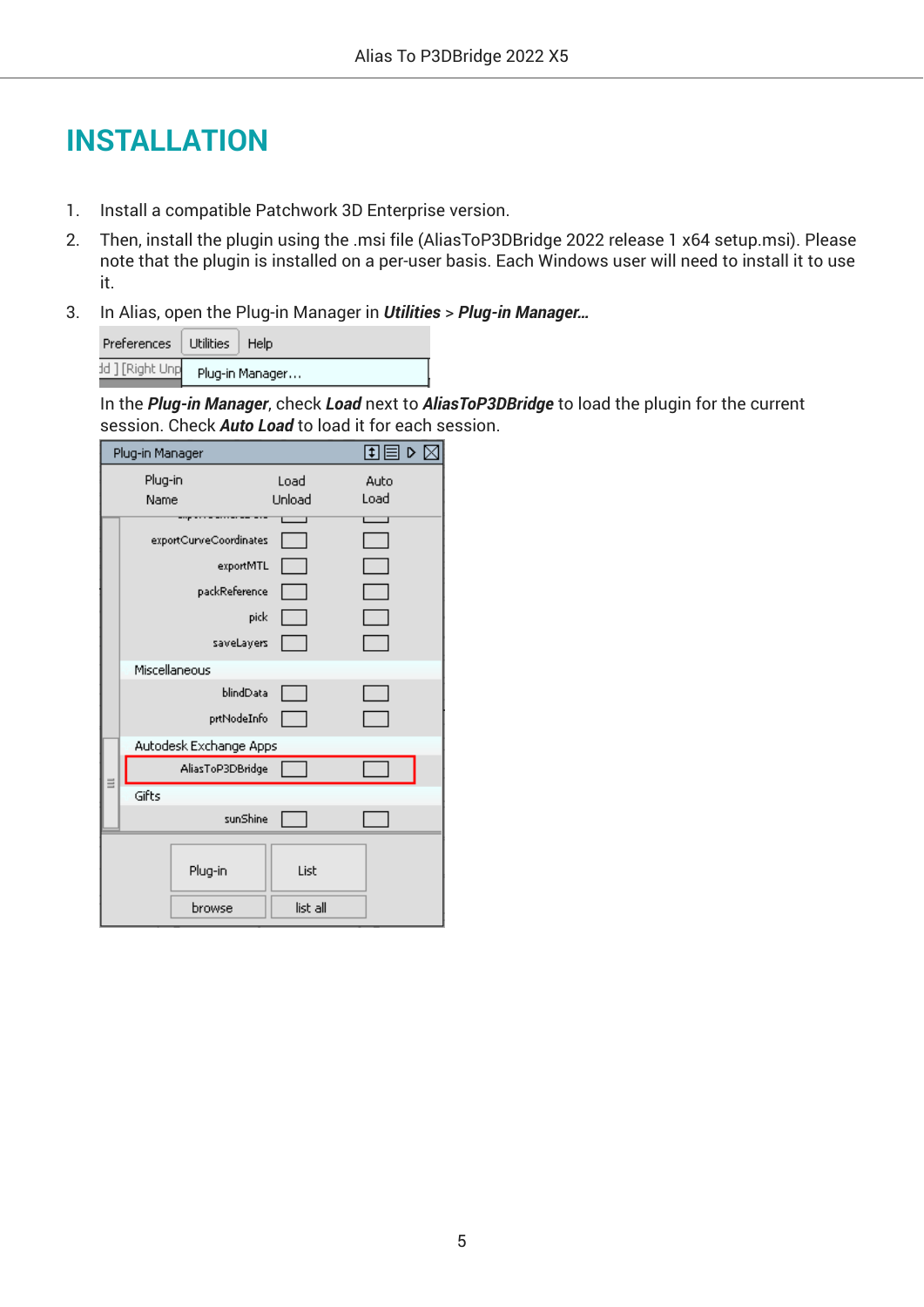# <span id="page-5-0"></span>**ALIASTOP3DBRIDGE USE**

O **NOTE**

You need to have Alias and Patchwork 3D running at the same time.

### **Preparing Patchwork 3D to receive Alias data**

Patchwork 3D needs to be in "Scripting server mode" for the plugin to connect to it.

1. In the Patchwork 3D menus bar, select *Scripting* > *Start the scripting server* to activate it.



2. Click *Start* to start the server.



3. Click *Stop* when you have finished importing your data.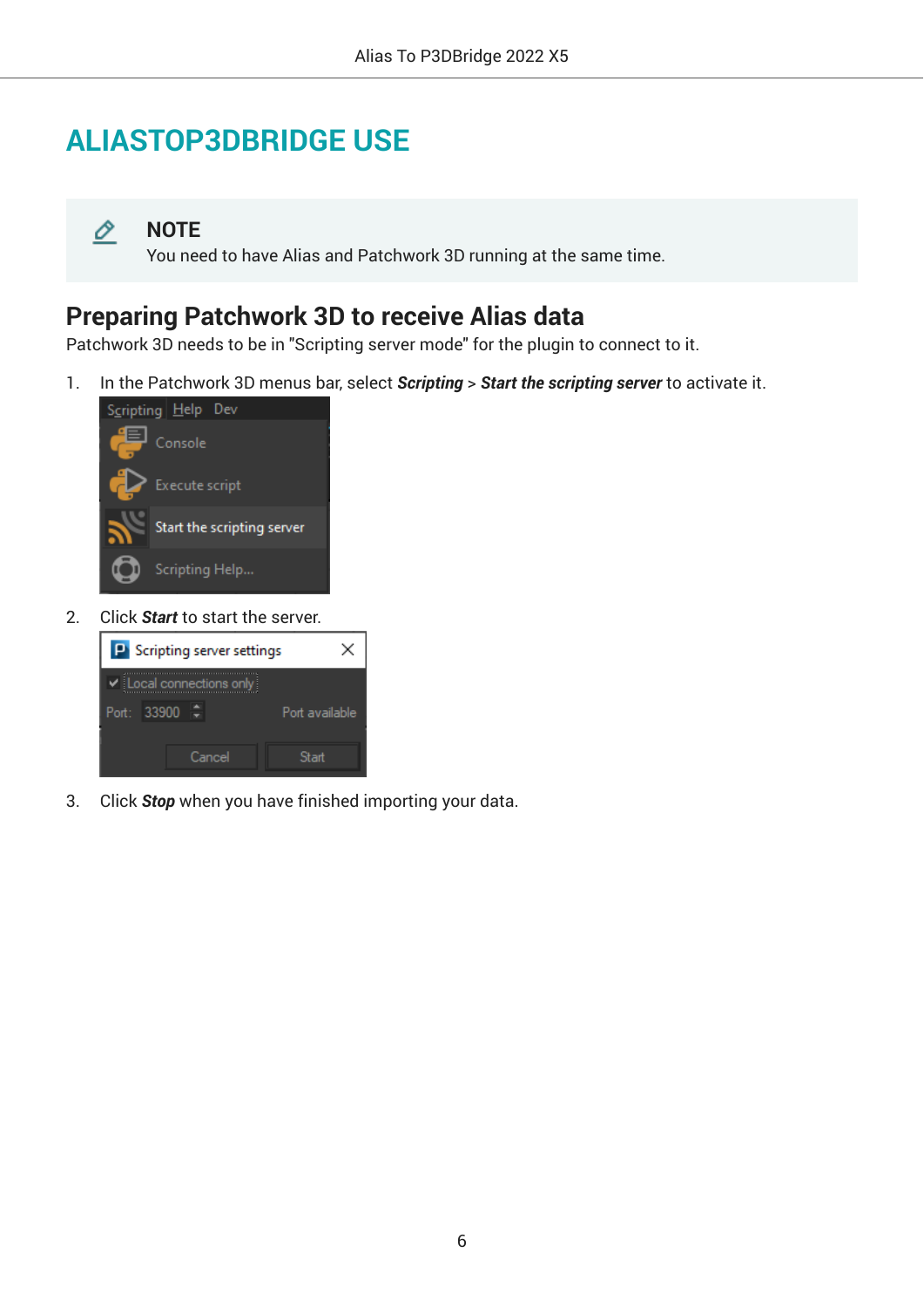### <span id="page-6-0"></span>**Exporting from Alias**

The plugin can be invoked from the following path: *File* > *Export* > *Export to Patchwork 3D*.

| File | Edit             | Delete            | Layouts   |                |                  | ObjectDisplay WindowDisplay | Layers                |
|------|------------------|-------------------|-----------|----------------|------------------|-----------------------------|-----------------------|
| New  |                  |                   |           |                | $\Box$ object    | <b>国</b> Use mouse or enti  |                       |
|      | Open             |                   |           | σ              |                  |                             |                       |
|      | Open Recent      |                   |           | 넘.             |                  |                             |                       |
|      | Open Stage Set   |                   |           |                |                  |                             |                       |
| Save |                  |                   |           |                |                  |                             |                       |
|      | Save As          |                   | $Alt + 5$ | п              |                  |                             |                       |
|      |                  | Save Stage Set As |           | ⊓              |                  |                             |                       |
|      | Checkpoint       |                   |           | σ              |                  |                             |                       |
|      | Import           |                   |           | $\mathbb{R}^2$ |                  |                             |                       |
|      | Export           |                   |           | Ы              | Active As        |                             | σ                     |
|      |                  | Reference Manager |           |                | SDL              |                             |                       |
|      | Print            |                   |           |                | Anim             |                             | π                     |
|      | Share View       |                   |           |                | Rapid Prototype  |                             |                       |
|      | Show Image       |                   | Ctrl+7    | п              | Active as Subdiv |                             | σ                     |
|      | Image References |                   |           | ⊳              | Screen           |                             | σ                     |
| Exit |                  |                   | Alt+E     |                | Current Window   |                             | $\sigma$              |
|      |                  |                   |           |                | Illustrator      |                             | $\hat{\mathbf{\Phi}}$ |
|      |                  |                   |           |                |                  | Canvas Image/Mask Layer     | $\overline{\sigma}$   |
|      |                  |                   |           |                |                  | Make Canvas Picture         | σ                     |
|      |                  |                   |           |                | VRML2.0          |                             |                       |
|      |                  |                   |           |                |                  | + Export to Patchwork 3D    | σ                     |

This icon  $\Box$  displays the export options dialog box.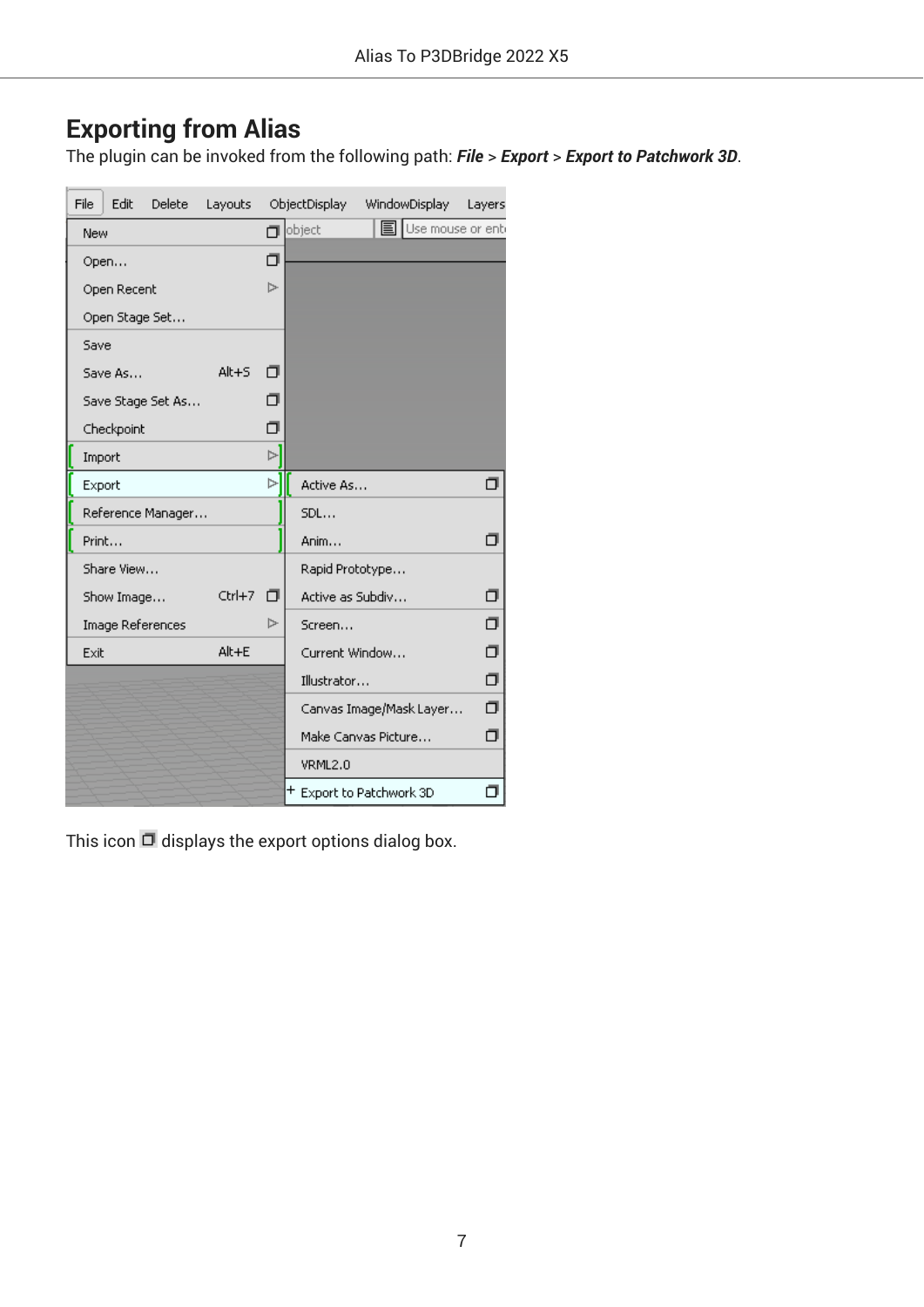#### <span id="page-7-0"></span>**Export options dialog box**

| <b>A</b> Export P3D Options                                | × |
|------------------------------------------------------------|---|
| Export to Patchwork 3D                                     |   |
| Connection                                                 |   |
| Host<br>127.0.0.1                                          |   |
| Port<br>33900                                              |   |
| Hierarchy                                                  |   |
| Export layers as Shaper layers                             |   |
| Export groups as Shaper layers                             |   |
| Stitching                                                  |   |
| Stitch or merge surfaces                                   |   |
| · Don't Stitch Surfaces                                    |   |
| Merge Surfaces in Patchwork 3D.                            |   |
| Stitch Surfaces to Shells (experim                         |   |
| Geometry                                                   |   |
| <b>Tessellation tolerance</b><br>0.1000                    |   |
| Export hidden geometry                                     |   |
| Export selected objects only                               |   |
| Export surfaces                                            |   |
| Export shells                                              |   |
| $\frac{1}{2}$ $\frac{1}{2}$ $\frac{1}{2}$<br>Export meshes |   |
| Export materials                                           |   |
| Export cameras                                             |   |
|                                                            |   |
|                                                            |   |
| Reset<br>Apply<br>Exit<br>Go                               |   |

*Host*: The host to connect to. The default (127.0.0.1) means the local computer.

*Port*: The scripting server port to connect to (defaults to 33900).

*Export layers as Shaper layers*: Exports Alias layers as Shaper layers.

*Export groups as Shaper layers*: Export Alias groups hierarchy as Shaper layers.

*Don't Stitch Surfaces*: Don't group surfaces. Each surface, mesh or shell will be exported individually as they appear in Alias.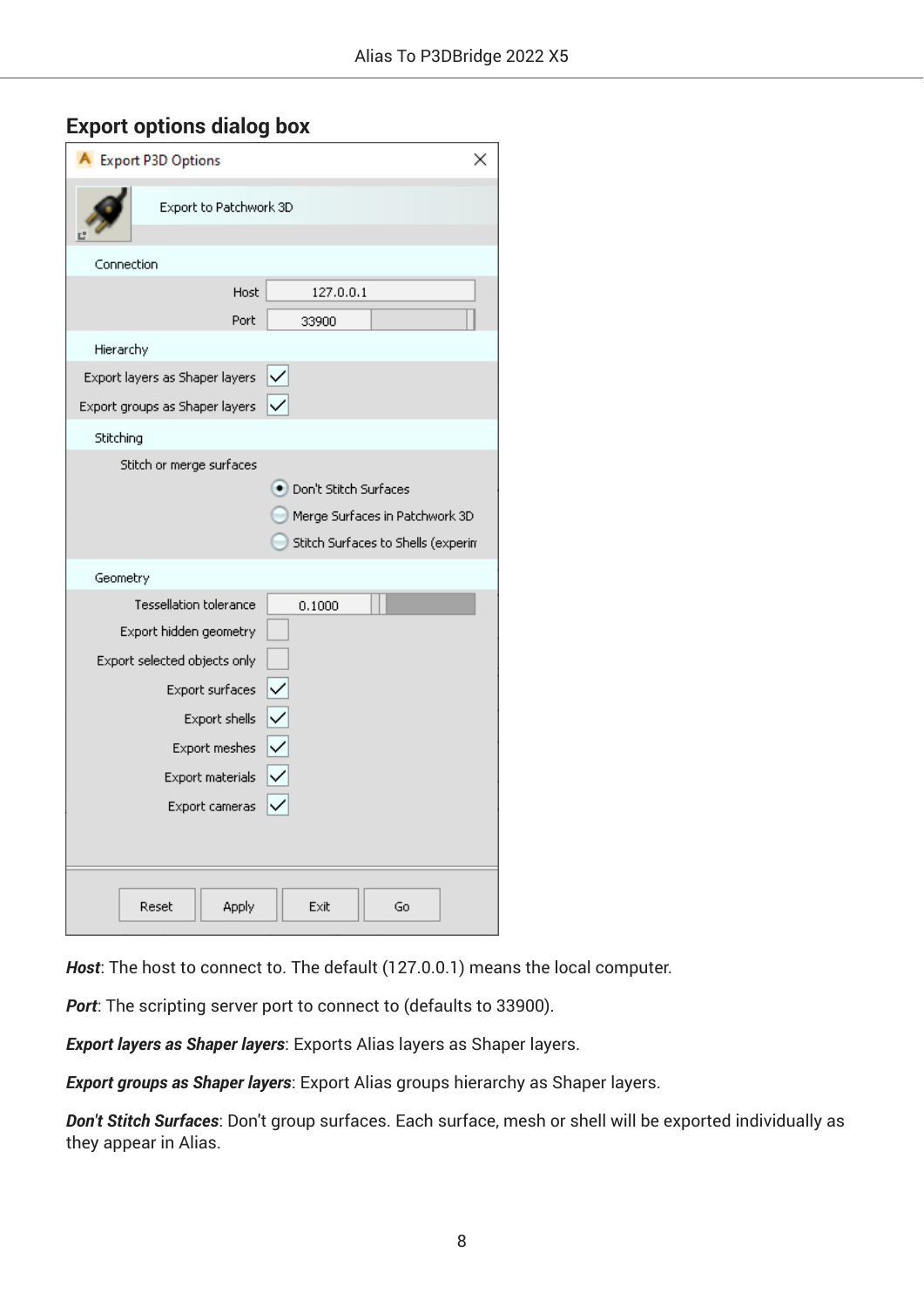<span id="page-8-0"></span>*Merge Surfaces in Patchwork 3D*: Each surface, mesh or shell are exported individually but are merged together in Patchwork 3D. Surfaces in different layers or with different materials will not be merged together but disjoint surfaces can be merged together.

*Stitch Surfaces to Shells* (experimental): Whether to stitch adjacent surfaces to shells using Alias. Surfaces in different layers or with different materials will not be stitched together. Only surfaces with gaps less than the specified Stitching tolerance are stitched together. Using this setting can make Alias crash in some cases or the resulting geometry can be invalid (See the Known issue [9] section).

*Stitching tolerance*: The maximum gap allowed between surfaces to stitch them together. This setting only appears when *Stitch Surfaces to Shells* is selected.

*Keep groups*: Whether to stitch only surfaces that are in the same group. This setting only appears when *Stitch Surfaces to Shells* or *Merge Surfaces in Patchwork 3D* are selected.

*Tessellation tolerance*: Controls how accurately surfaces are tessellated.

*Export hidden geometry*: Indicates whether hidden geometry is also exported.

*Export selected objects only*

*Export surfaces*

*Export shells*

*Export meshes*

*Export materials*: Exports materials and assign them to surfaces. Procedural textures are not supported (only File textures).

*Port*: The scripting server port to connect to (defaults to 33900).

*Host*: The host to connect to. The default (127.0.0.1) means the local computer.

### **Known issue**

Due to problems in Alias, stitching surfaces while exporting may crash Alias or cause the exported geometry to be exploded in Patchwork 3D. The bug has been reported to Autodesk, and is pending fix at this time.

#### **TIP**

As a workaround, you can use the *Merge Surfaces in Patchwork 3D* parameter, albeit the tessellation is less qualitative.

### **Troubleshooting**

#### • **No** *Export to Patchwork 3D* **menu**

Make sure the plugin is correctly loaded in Plug-in Manager.

#### • **Some surfaces are not exported**

When the surface is suspected to be invalid it is ignored and a message is displayed in *Alias Promptline History*. Invalid surfaces are mainly due to *Alias tessellation of Shells* or when using the *Stitch*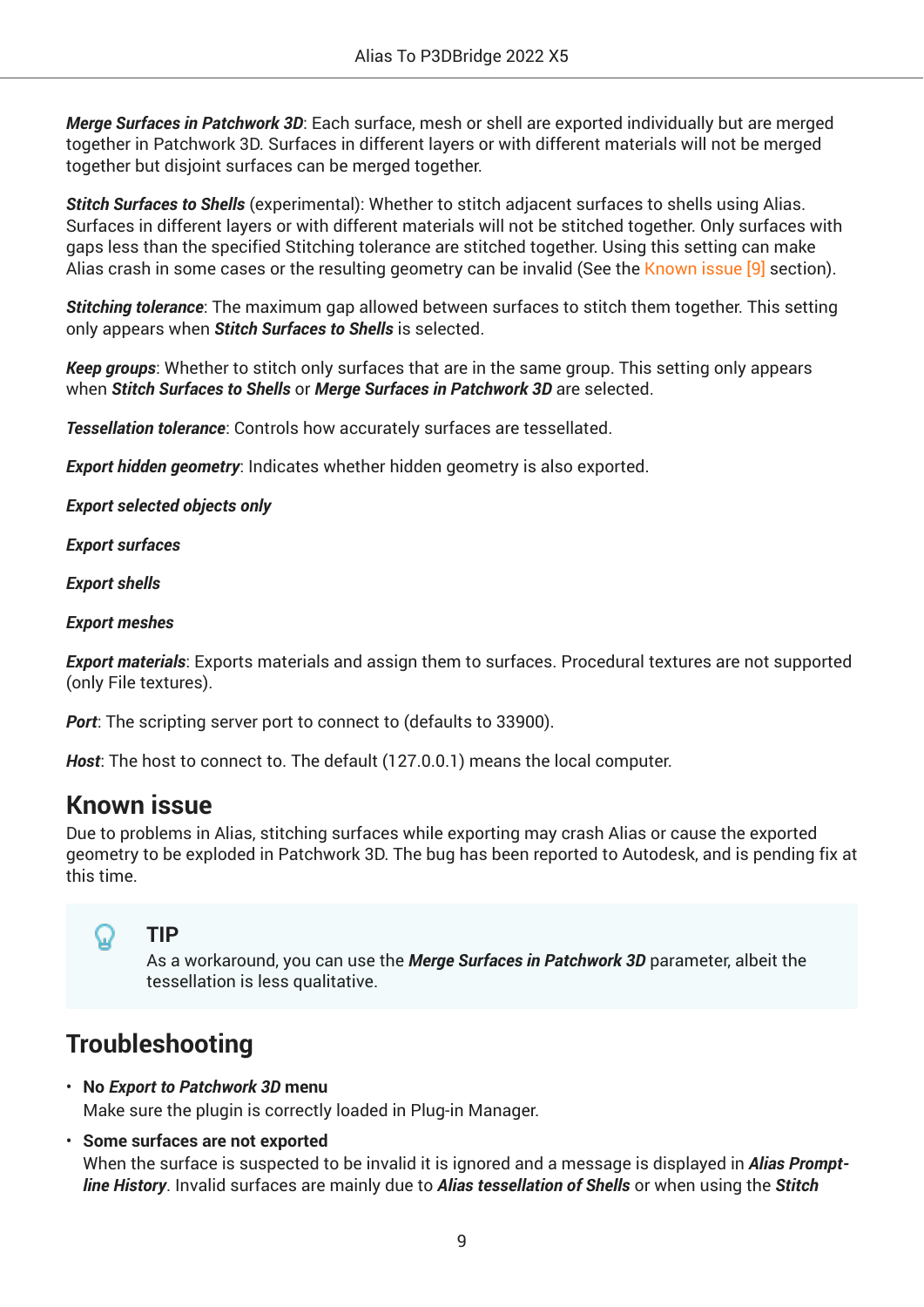**Surfaces to Shells** setting (see the [Known issue \[9\]](#page-8-0) section). Not using this setting and unstitching shells could make the surface to export correctly.

#### • **Some surfaces are reversed when imported in Patchwork 3D**

You can reverse the surface in Patchwork 3D or, better, reverse it in Alias using *Surface Edit* > *visnrm* in *Palette*. Blue surfaces are correctly oriented, yellow surfaces are reversed (red in Patchwork 3D). Use left click to turn a surface blue and right click to turn it yellow (reversed).